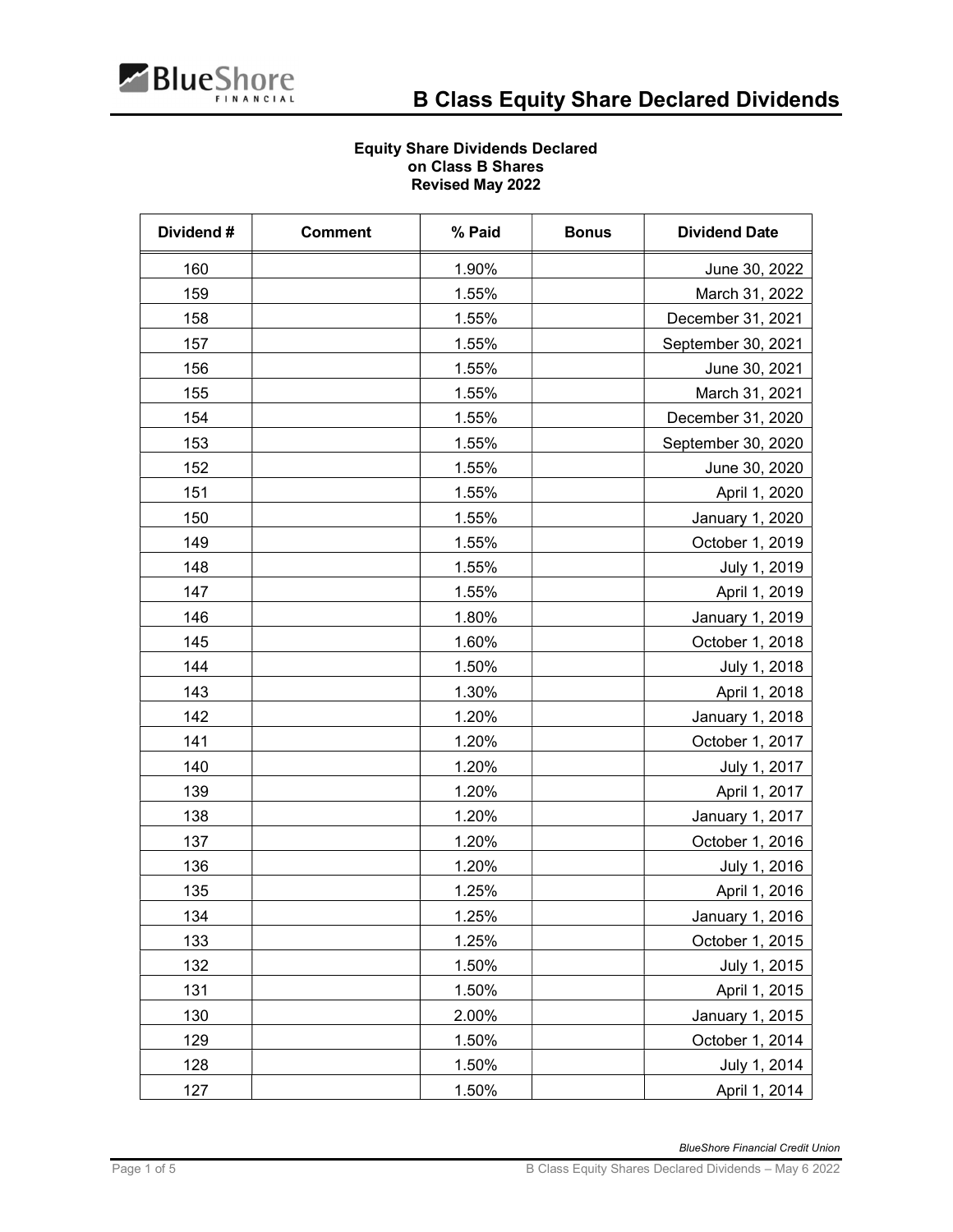

| Dividend# | <b>Comment</b> | % Paid | <b>Bonus</b> | <b>Dividend Date</b> |
|-----------|----------------|--------|--------------|----------------------|
| 126       |                | 2.00%  |              | January 1, 2014      |
| 125       |                | 1.50%  |              | October 1, 2013      |
| 124       |                | 1.50%  |              | July 1, 2013         |
| 123       |                | 1.50%  |              | April 1, 2013        |
| 122       |                | 2.00%  |              | January 1, 2013      |
| 121       |                | 1.50%  |              | October 1, 2012      |
| 120       |                | 1.50%  |              | July 1, 2012         |
| 119       |                | 1.50%  |              | April 1, 2012        |
| 118       |                | 2.00%  |              | January 1, 2012      |
| 117       |                | 2.00%  |              | October 1, 2011      |
| 116       |                | 2.00%  |              | July 1, 2011         |
| 115       |                | 1.50%  |              | April 1, 2011        |
| 114       |                | 1.75%  |              | January 1, 2011      |
| 113       |                | 1.25%  |              | October 1, 2010      |
| 112       |                | 1.00%  |              | July 1, 2010         |
| 111       |                | 1.00%  |              | April 1, 2010        |
| 110       |                | 2.00%  |              | January 1, 2010      |
| 109       |                | 1.50%  |              | October 1, 2009      |
| 108       |                | 2.00%  |              | July 1, 2009         |
| 107       |                | 2.50%  |              | April 1, 2009        |
| 106       |                | 2.00%  |              | January 1, 2009      |
| 105       |                | 3.25%  |              | October 1, 2008      |
| 104       |                | 3.75%  |              | July 1, 2008         |
| 103       |                | 3.25%  |              | April 1, 2008        |
| 102       |                | 5.75%  |              | January 1, 2008      |
| 101       |                | 3.25%  |              | October 1, 2007      |
| 100       |                | 3.00%  |              | July 1, 2007         |
| 99        |                | 3.00%  |              | April 1, 2007        |
| 98        |                | 7.50%  |              | January 1, 2007      |
| 97        |                | 3.25%  |              | October 1, 2006      |
| 96        |                | 3.50%  |              | July 1, 2006         |
| 95        |                | 2.75%  |              | April 1, 2006        |
| 94        |                | 9.75%  |              | January 1, 2006      |
| 93        |                | 2.75%  |              | October 1, 2005      |
| 92        |                | 2.75%  |              | July 1, 2005         |
| 91        |                | 2.75%  |              | April 1, 2005        |
| 90        |                | 11.00% |              | January 1, 2005      |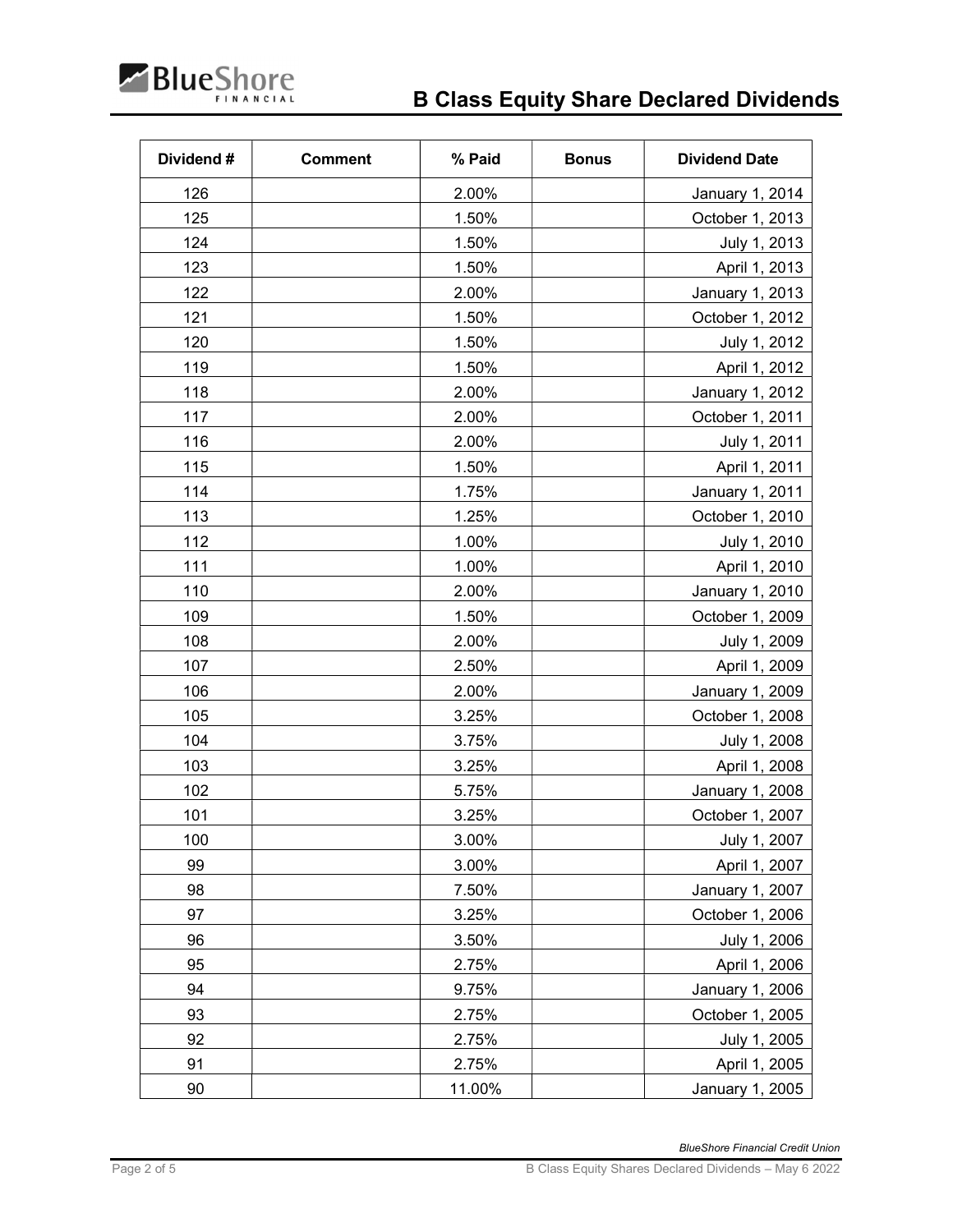

| Dividend# | <b>Comment</b>    | % Paid | <b>Bonus</b> | <b>Dividend Date</b> |
|-----------|-------------------|--------|--------------|----------------------|
| 89        |                   | 2.25%  |              | October 1, 2004      |
| 88        |                   | 2.25%  |              | July 1, 2004         |
| 87        |                   | 2.50%  |              | April 1, 2004        |
| 86        |                   | 10.00% |              | January 1, 2004      |
| 85        |                   | 3.00%  |              | October 1, 2003      |
| 84        |                   | 3.50%  |              | July 1, 2003         |
| 83        |                   | 4.00%  |              | April 1, 2003        |
| 82        |                   | 10.00% |              | January 1, 2003      |
| 81        |                   | 3.50%  |              | October 1, 2002      |
| 80        |                   | 3.50%  |              | July 1, 2002         |
| 79        |                   | 3.50%  |              | April 1, 2002        |
| 78        |                   | 10.00% |              | January 1, 2002      |
| 77        |                   | 3.75%  |              | October 1, 2001      |
| 76        |                   | 4.00%  |              | July 1, 2001         |
| 75        |                   | 4.25%  |              | April 1, 2001        |
| 74        |                   | 5.00%  |              | January 1, 2001      |
| 73        |                   | 4.75%  |              | October 1, 2000      |
| 72        |                   | 4.75%  |              | July 1, 2000         |
| 71        |                   | 4.50%  |              | April 1, 2000        |
| 70        |                   | 4.25%  |              | January 1, 2000      |
| 69        |                   | 4.25%  |              | October 1, 1999      |
| 68        |                   | 3.50%  |              | July 1, 1999         |
| 67        |                   | 3.60%  |              | April 1, 1999        |
| 66        |                   | 3.75%  |              | January 1, 1999      |
| 65        |                   | 4.00%  |              | October 1, 1998      |
| 64        |                   | 3.67%  |              | July 1, 1998         |
| 63        |                   | 3.57%  |              | April 1, 1998        |
| 62        |                   | 4.00%  |              | January 1, 1998      |
| 61        |                   | 4.00%  |              | October 1, 1997      |
| 60        |                   | 4.00%  |              | July 1, 1997         |
| 59        |                   | 4.00%  |              | April 1, 1997        |
| 58        |                   | 4.00%  |              | January 1, 1997      |
| 57        |                   | 5.30%  |              | October 1, 1996      |
| 56        |                   | 5.5%   |              | July 1, 1996         |
| 55        |                   | 5.25%  |              | April 1, 1996        |
| 54        | (Annual for 1995) |        | 3.3%         | January 1, 1996      |
| 53        |                   | 6.0%   |              | January 1, 1996      |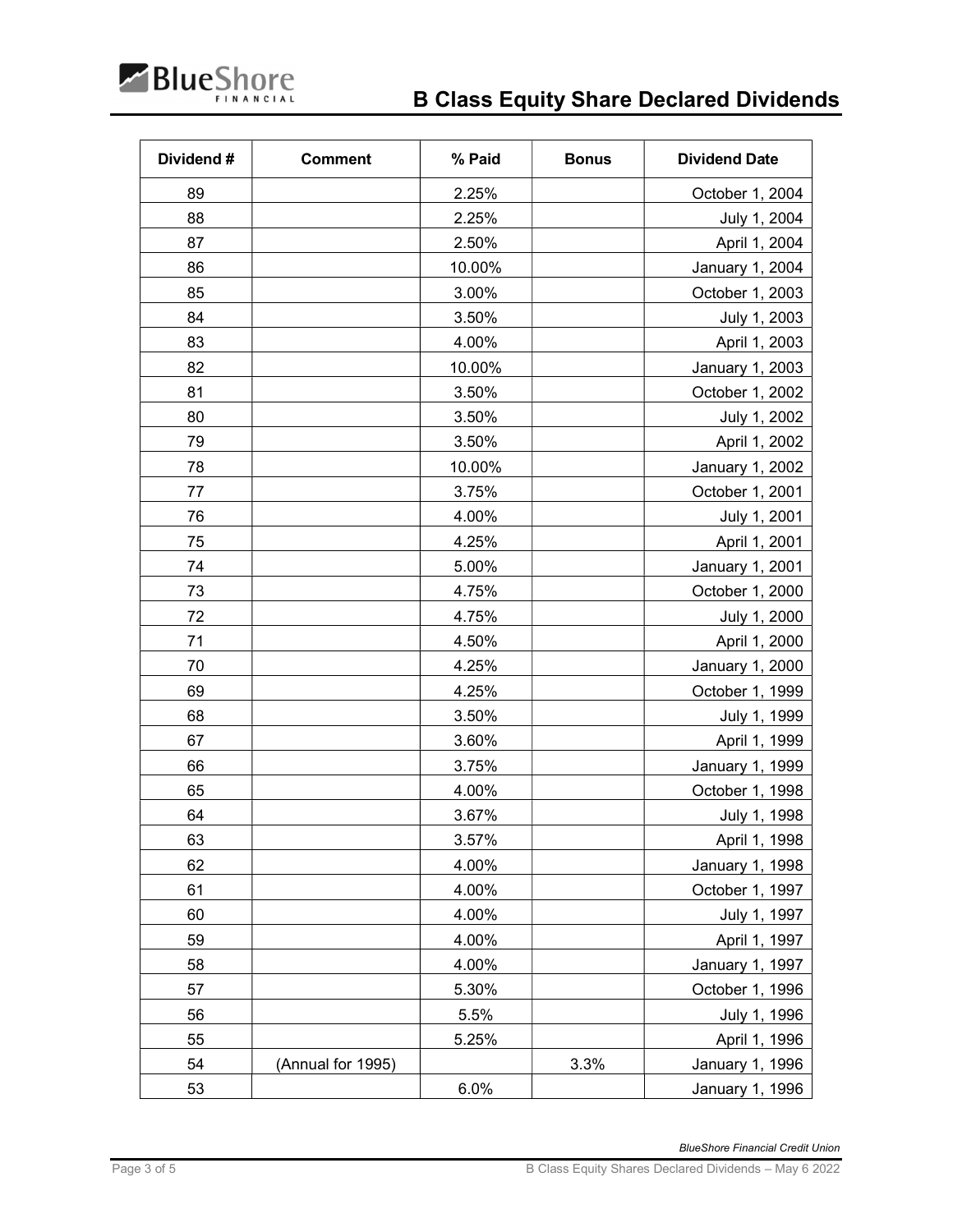

| Dividend# | <b>Comment</b>    | % Paid | <b>Bonus</b> | <b>Dividend Date</b>   |
|-----------|-------------------|--------|--------------|------------------------|
| 53        |                   | 6.25%  |              | October 1, 1995        |
| 52        |                   | 6.75%  |              | July 1, 1995           |
| 51        |                   | 7.75%  |              | April 1, 1995          |
| 50        |                   | 8.75%  |              | January 1, 1995        |
| 49        |                   | 9.0%   |              | October 1, 1994        |
| 48        |                   | 8.0%   |              | July 1, 1994           |
| 47        |                   | 6.5%   |              | April 1, 1994          |
| 46        |                   | 6.5%   |              | January 1, 1994        |
| 45        |                   | 6.5%   |              | October 1, 1993        |
| 44        |                   | 7.5%   |              | July 1, 1993           |
| 43        |                   | 7.5%   |              | April 1, 1993          |
| 42        | (Annual for 1992) |        | 1.0%         | January 1, 1993        |
| 41        |                   | 8.0%   |              | January 1, 1993        |
| 40        |                   | 8.0%   |              | September 1, 1992      |
| 39        |                   | 10.0%  |              | July 1, 1992           |
| 38        |                   | 10.0%  |              | April 1, 1992          |
| 37        | (Annual for 1991) |        | 3.0%         | January 1, 1992        |
| 36        |                   | 10.0%  |              | January 1, 1992        |
| 35        |                   | 10.0%  |              | October 1, 1991        |
| 34        |                   | 10.0%  |              | July 1, 1991           |
| 33        |                   | 10.0%  |              | April 1, 1991          |
| 32        | (Annual for 1990) |        | 3.0%         | January 1, 1991        |
| 31        |                   | 11.0%  |              | <b>January 1, 1991</b> |
| 30        |                   | 11.0%  |              | October 1, 1990        |
| 29        |                   | 11.0%  |              | July 1, 1990           |
| 28        |                   | 11.0%  |              | April 1, 1990          |
| 27        | (Annual for 1989) |        | 4.0%         | January 1, 1990        |
| 26        |                   | 11.0%  |              | January 1, 1990        |
| 25        |                   | 11.0%  |              | October 1, 1989        |
| 24        |                   | 11.0%  |              | July 1, 1989           |
| 23        |                   | 11.0%  |              | April 1, 1989          |
| 22        |                   | 10.5%  |              | January 1, 1989        |
| 21        |                   | 9.5%   |              | October 1, 1988        |
| 20        |                   | 9.0%   |              | July 1, 1988           |
| 19        |                   | 9.0%   |              | April 1, 1988          |
| 18        |                   | 9.0%   |              | <b>January 1, 1988</b> |
| 17        |                   | 8.0%   |              | October 1, 1987        |